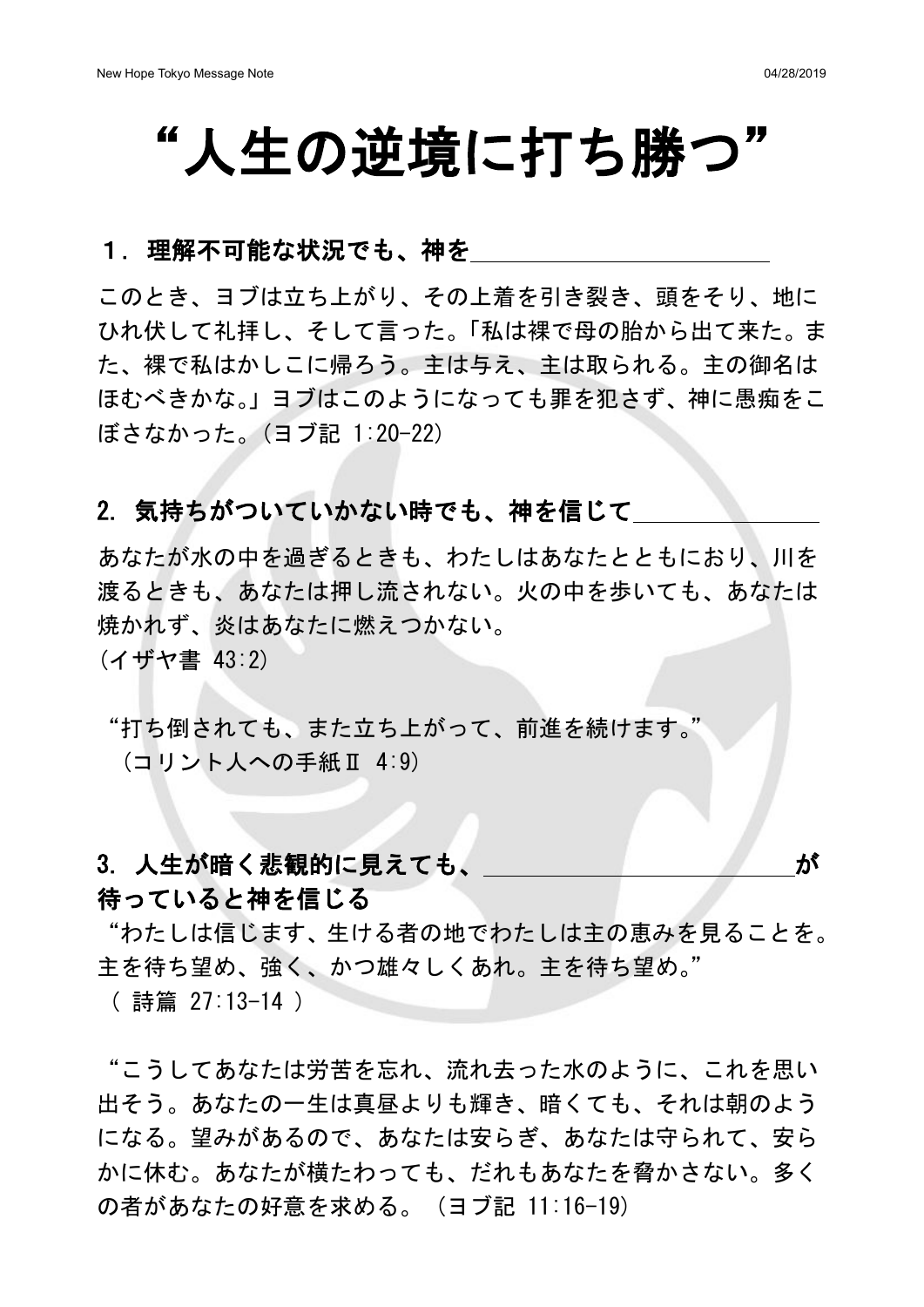# "**Rising Above Life**'**s Challenges**"

1**. Choose , even when it doesn**'**t make sense. "20 Then Job got up and tore his clothes in grief. He shaved his head and threw himself facedownward on the ground. 21 He said,** "**I was born with nothing, and I will die with nothing. The Lord gave, and now he has taken away. May his name be praised!**"**22 In spite of everything that had happened, Job did not sin by blaming God. (Job 1:20-22, GNB).**

**2. Keep in faith, even when**

**you don**'**t feellike it.**

**When you go through deep waters, I will be with you. When you go through rivers of difficulty, you will not drown. When you walk through the fire of oppression, you will not be burned up; the flames will not consume you. (Isaiah 43:2)**

"**We get knocked down, but we get up again and keep going.**" **(2 Corinthians 4:9, TLB)**

## 3**. Choose to believe God for a , even when it seems dark.**

**I remain confident of this: I will see the goodness of the Lord in the land of the living. Wait for the Lord; be strong and take heart and wait for the Lord. (Psalm 27:13-14)**

**You will surely forget your trouble, recalling it only as waters gone by. Life will be brighter than noonday, and darkness will become like morning. You will be secure, because there is hope; you will look about you and take your rest in safety. You will lie down, with no one to make you afraid, and many will court your favor. (Job 11:16-19)**